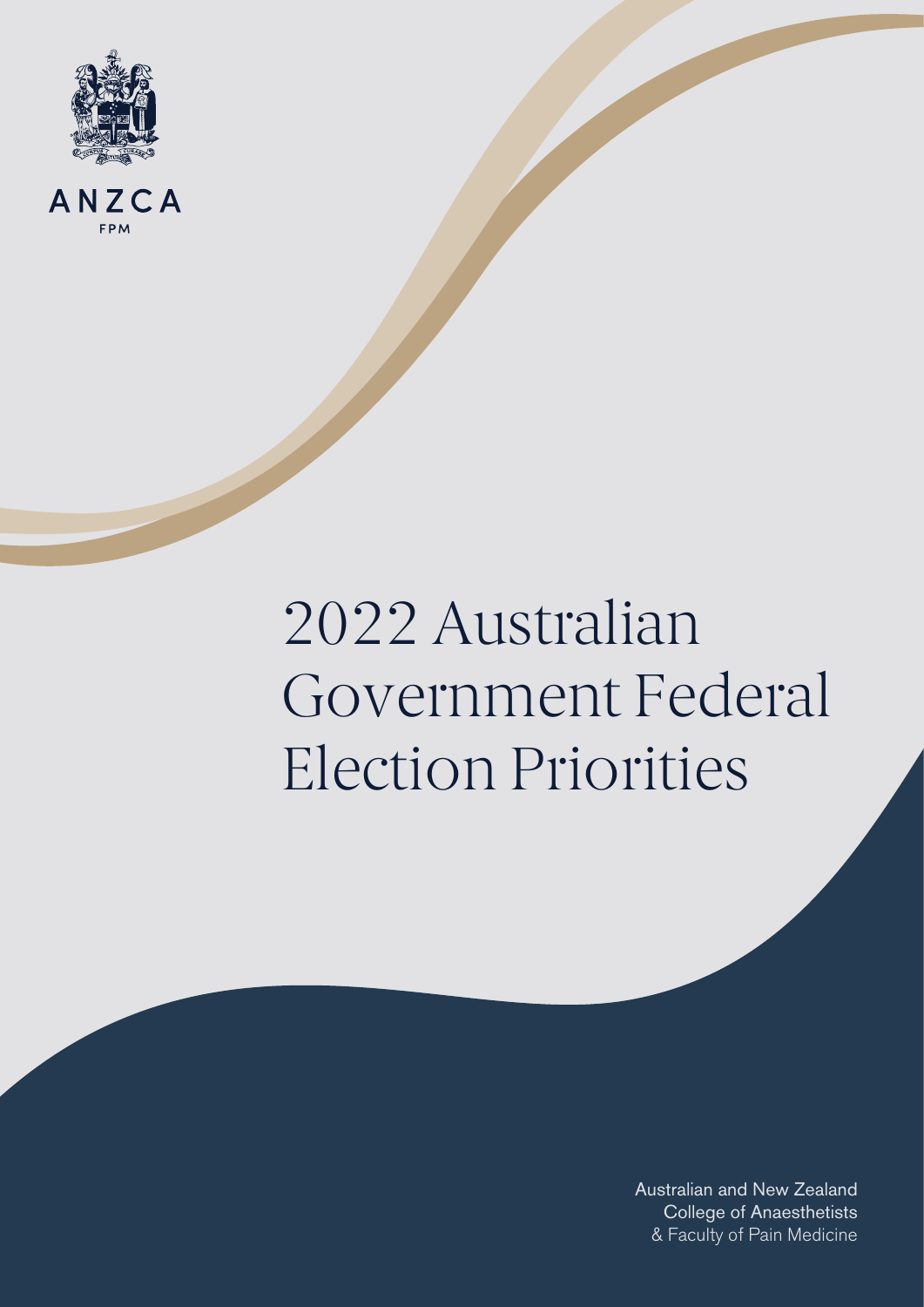#### Introduction

The Australian and New Zealand College of Anaesthetists (ANZCA), including the Faculty of Pain Medicine (FPM), is one of the largest medical colleges in Australia. Our college is responsible for the training, examination and specialist accreditation of anaesthetists and specialist pain medicine physicians and for setting the best standards of clinical practice that contribute to a high quality health system. We represent approximately 5600 anaesthetists and specialist pain medicine physicians and 1490 trainees in Australia.

The college and its members enjoy a privileged position of trust in society, and with this comes the responsibility to advocate on behalf of the healthcare needs of society more broadly. Our constitution tasks the college to "*advocate on any issue that affects the ability of members to meet their responsibilities to patients and to the community*".

This document outlines priority advocacy areas for the college on which we invite political parties to outline their policy positions.

The priority issues are:

- Perioperative medicine.
- Improving health outcomes for Aboriginal and Torres Strait Islander peoples.
- Improving the management of chronic pain.
- Reducing costs to patients for chronic pain services.
- Improving access to health services for regional, rural and remote Australia.
- Climate change.

The college will share responses to these issues with our members and the public.

ANZCA values the strong and collaborative relationships it enjoys with relevant ministers, shadow ministers and Department of Health staff.

> 1. Will your party's Health Minister commit to meeting with the college at least once a year to discuss issues of anaesthesia and pain medicine services?

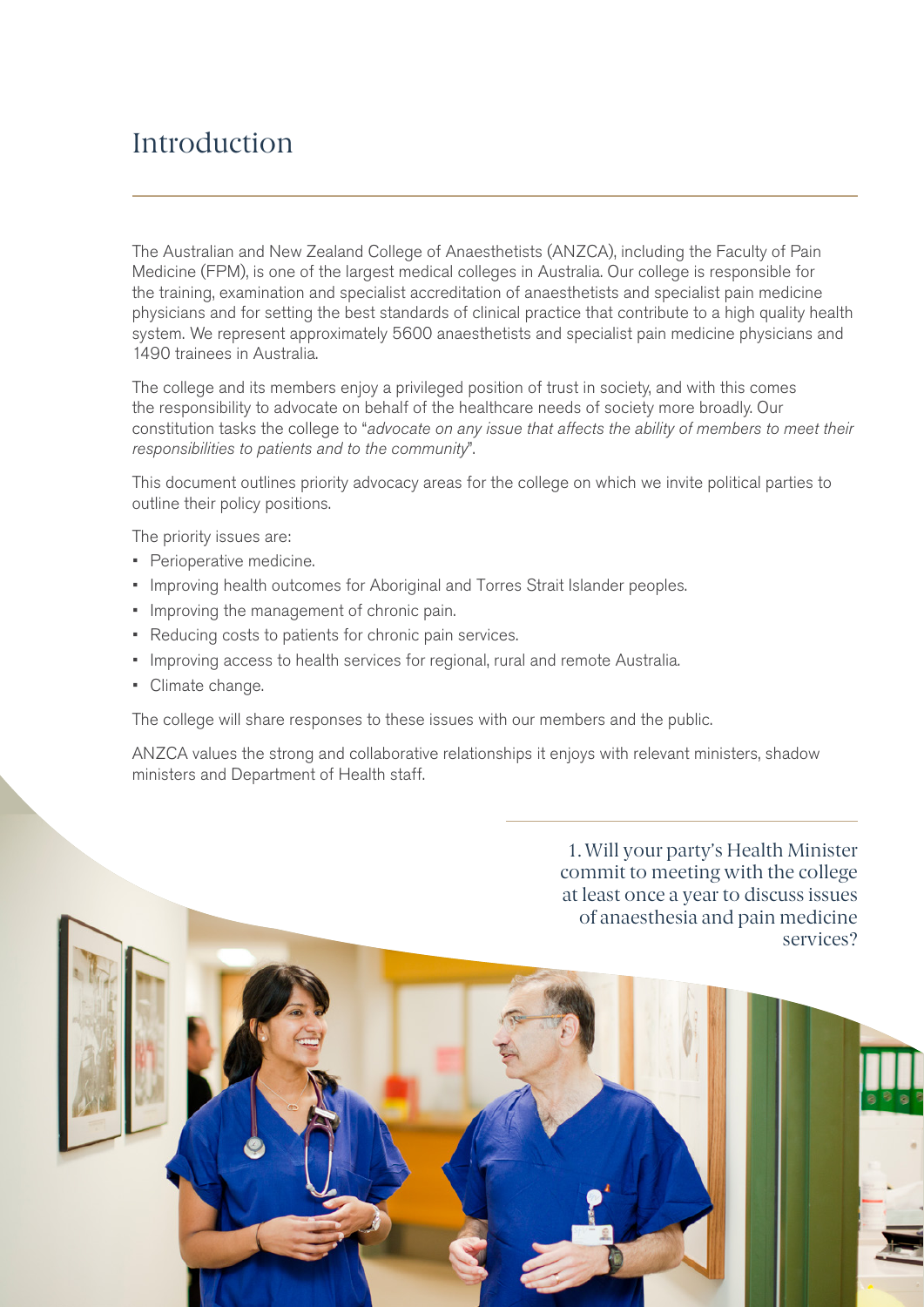

# Perioperative medicine

Perioperative medicine is an emerging area of patient care that involves a wide range of healthcare professionals working together to improve the patient experience, reduce postoperative complications, reduce inpatient hospital days and reduce early re-admissions following surgery.

ANZCA is leading a multi-disciplinary collaboration which has developed an integrated perioperative care model. Associated with this, a formal perioperative medicine qualification is being developed and will be launched in 2023.

Qualified perioperative specialists will help patients navigate the healthcare system and co-ordinate their care by a wide range of healthcare professionals through shared decision making to:

- Improve the patient experience.
- Reduce postoperative complications.
- Reduce inpatient hospital days.
- Reduce early re-admissions following surgery.

This will lead to:

- Better quality care for patients.
- Considerable costs savings for hospitals, and health systems more broadly.
- 2. Will your party commit to consider health system reform to embed perioperative medicine specialists in the Australian health system?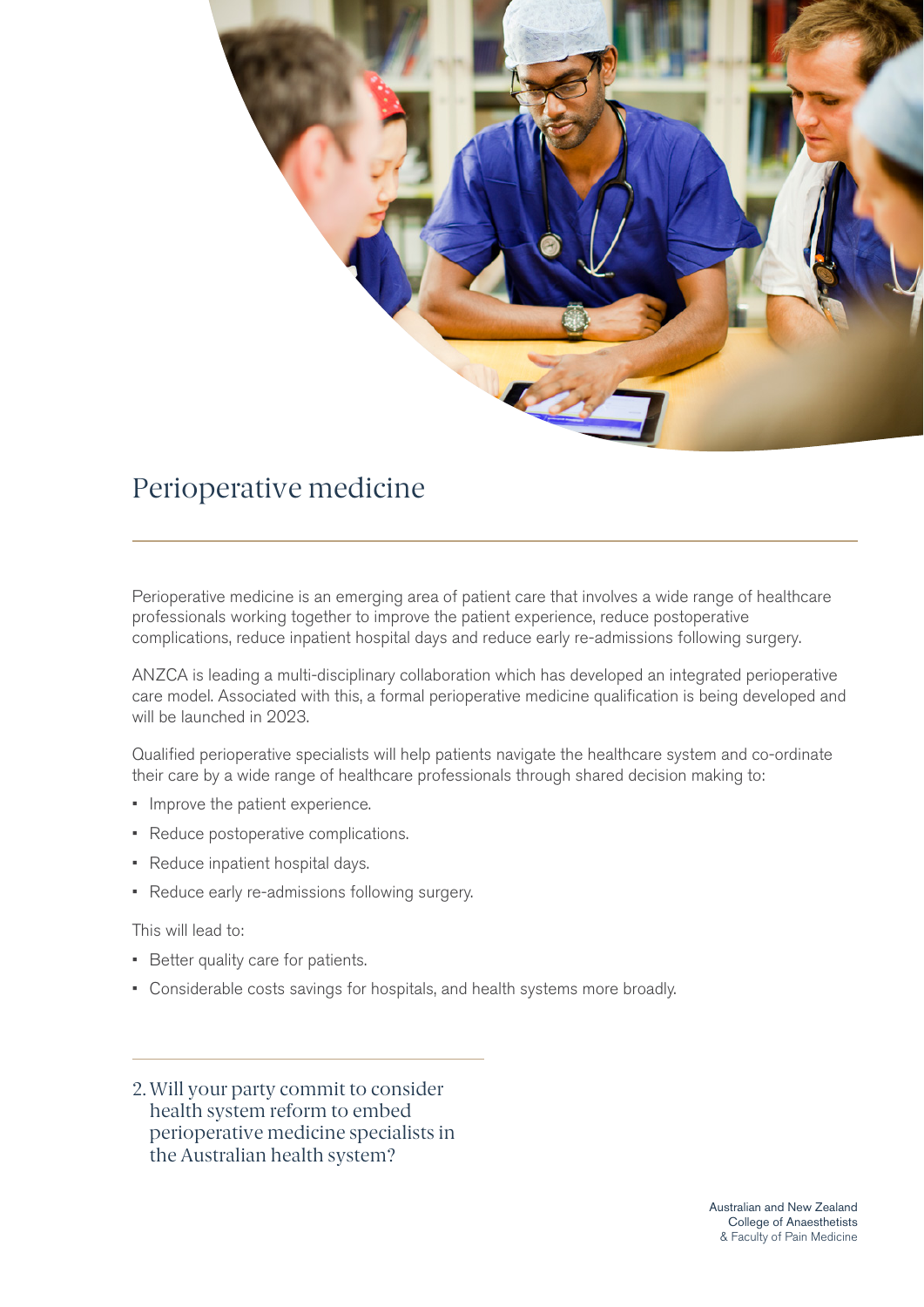

# Improving health outcomes for Aboriginal and Torres Strait Islander peoples

The health and wellbeing of Aboriginal and Torres Strait Islander peoples in Australia is an urgent health priority due to poorer health outcomes evident across a wide range of measures.

Compared to non-Indigenous Australians, Aboriginal and Torres Strait Islander people have an admission rate for emergency surgery almost twice as high, lower rates of elective admissions, experience longer median waiting times for elective surgery and are hospitalised at more than twice the rate.

A key component of addressing inequities in Aboriginal and Torres Strait Islander health is to improve representation in the health workforce. Medical workforces that are more representative of Aboriginal and Torres Strait Islander communities are more likely to understand and be responsive to the needs of these communities, and to deliver culturally appropriate care.

While opportunities are increasing, there are a number of barriers for Aboriginal and Torres Strait Islander peoples to entering the health workforce including financial hardship, reduced access to secondary and tertiary education, lack of access to information about higher education, and policies that focus on enrolment rather than graduation quotas.

Aboriginal and Torres Strait Islander medical practitioners may also face greater personal, social and cultural pressures than most of their peers and often face extra challenges in the workplace, such as discrimination.

3. Will your party commit to meet with the college following the election to discuss proposals to work together to improve the number of Aboriginal and Torres Strait Islander specialist doctors?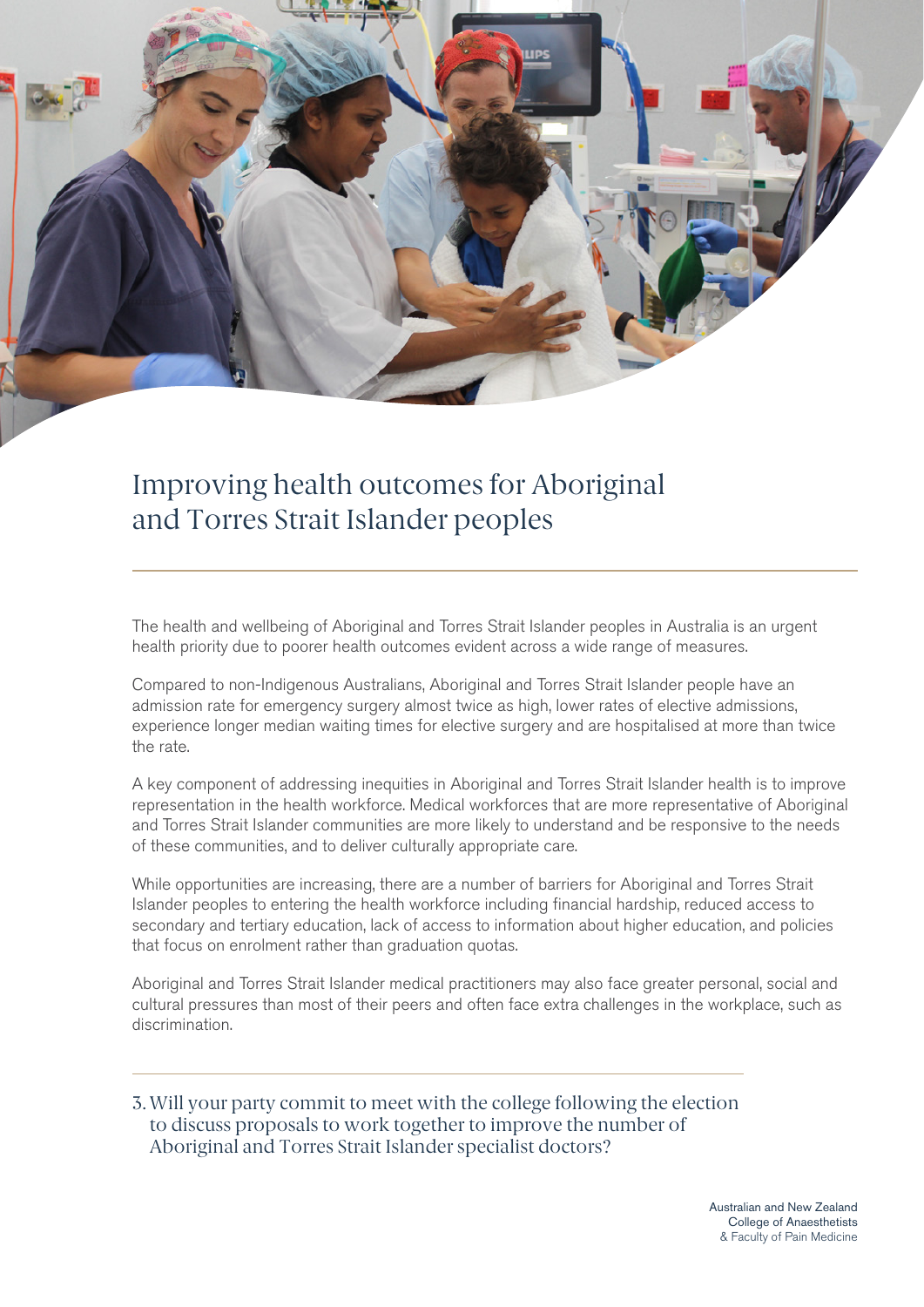# Improving the management of chronic pain

Chronic pain has a profound impact on Australia, both in terms of the health and welfare of Australians and the associated economic burden. Around 1 in 5 people in Australia live with chronic pain and this prevalence doubles among people aged over 65 years.

A 2019 Deloitte Access Economics report into *The Cost of Pain in Australia* found that the social and financial burden to individuals affected by pain and to their family cost the Australian economy an estimated \$73.2 billion due to lost productivity and health and welfare expenditure. The report also found multidisciplinary pain management interventions were superior to standard treatment of pharmaceutical and invasive care for chronic pain management.

It is estimated that up to 80 per cent of Australians living with chronic pain do not receive appropriate treatment that could improve their health and quality of life due to a shortage of pain services and qualified health professionals. The benefits of investing in pain medicine services and the need to improve access and utilisation rates of these services to Australians is clear.

The Faculty of Pain Medicine played a critical role in developing the National Strategic Action Plan for Pain Management (NSAPPM) which was initiated by Painaustralia and launched in June 2019. The NSAPPM recognises that:

- More specialist pain medicine training positions are urgently needed to address the ageing pain medicine workforce.
- More needs to be done to for highly disadvantaged regional pain patients who have far less access to appropriate pain management centres than those in metropolitan areas
- Innovative methods to upskill other healthcare professionals such as GPs with evidence-based safe and high quality pain management approaches are needed.

4. Will your party commit to supporting and funding the National Strategic Action Plan for Pain and improving the availability of specialist pain medicine services, especially in regional areas?

> Australian and New Zealand College of Anaesthetists & Faculty of Pain Medicine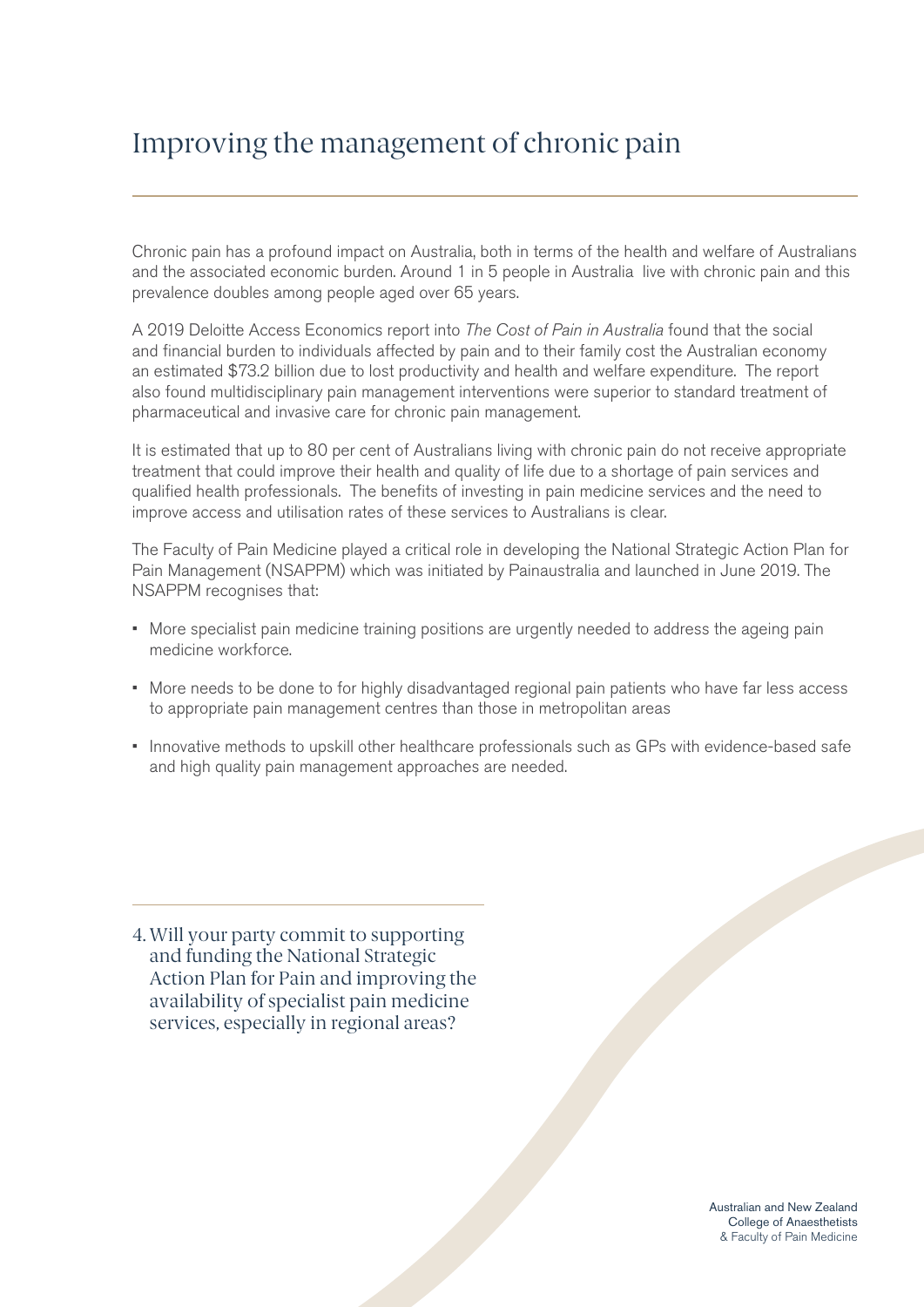### Reducing costs to patients for chronic pain services

During 2021, the Pain Management Clinical Committee made recommendations to the Medicare Benefits Schedule (MBS) Taskforce for changes to pain management item numbers.

These changes were recommended to resolve anomalies that were identified as inhibitory of the provision of multidisciplinary team care outside hospital pain clinics. The recommendations for patients to access complex consultations were cost neutral for the federal budget, with the \$40 million cost recovered through other identified savings.

The 2021-22 federal budget included the anticipated savings of \$40 million over three years from the recommended changes to MBS pain management item numbers, however did not implement the other recommendations of the Pain Management Clinical Committee.

The decision to implement the changes in this way [represents a cut of \\$40 million](https://www.anzca.edu.au/news/fpm-news/mbs-decision-ffpmanzas-urged-to-take-actio) to much-needed pain services in Australia and will have a significant impact on some of the most marginalised patients in our community.

The lack of access for all pain specialists to an equivalent of the 132 MBS item number, (in addition to not supporting *Chronic Disease Management* (CDM) access for pain specialists, and not implementing the recommended item numbers to address multidisciplinary group access), means that community practice for pain specialists in the private sector will remain financially non-viable.

One in five Australians suffer the effects of chronic pain and many are waiting two to four years to see a specialist pain medicine physician. The public system, already overburdened by the COVID-19 pandemic, will inevitably become further strained due to this decision.

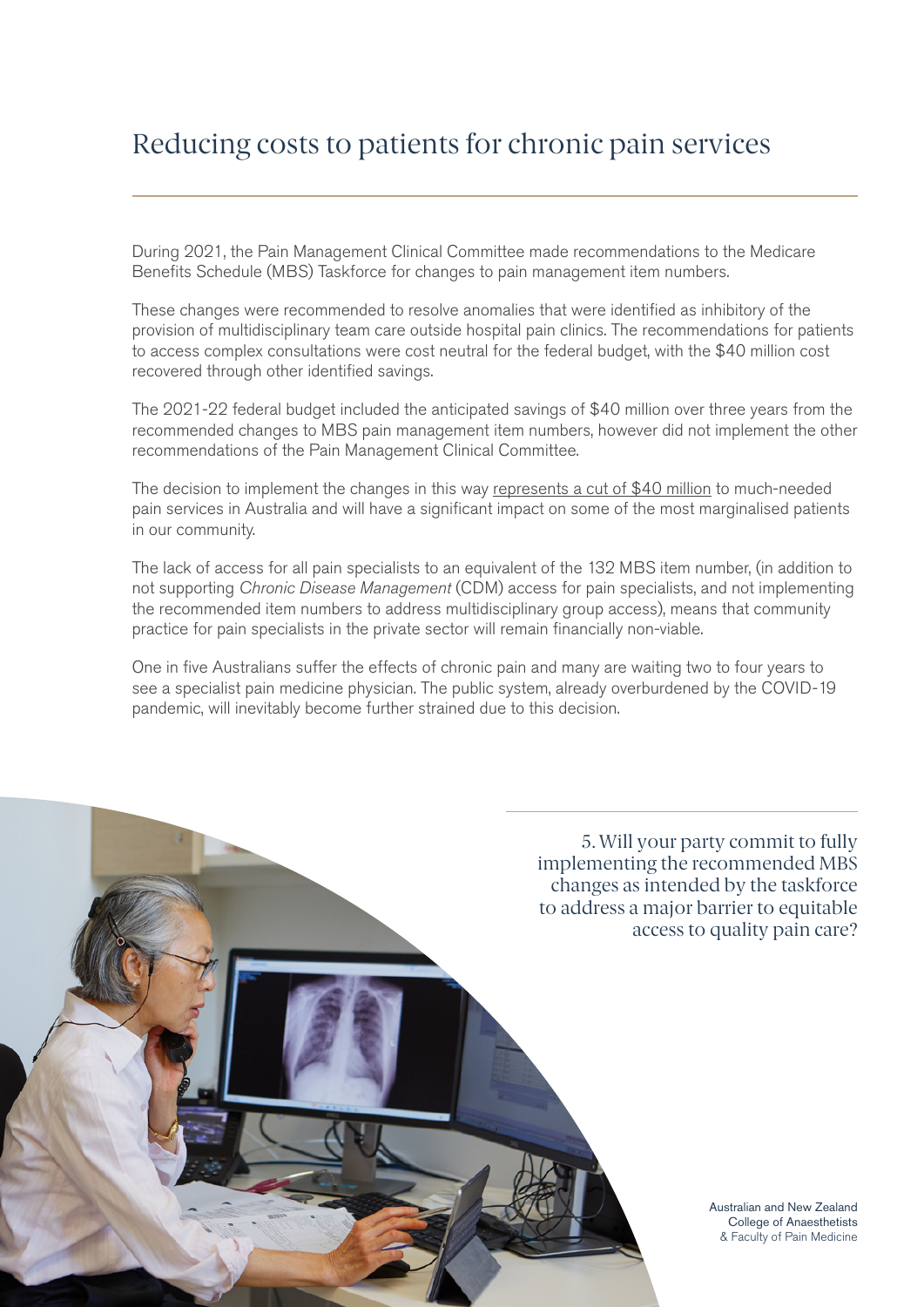#### Access to health services for regional, rural and remote Australians

In Australia 84 per cent of anaesthetists and 90 per cent of specialist pain medicine physicians work in major cities where 72 per cent of the population lives. The college recognises the geographic maldistribution of anaesthetists and specialist pain medicine physicians and addressing this is a key goal of the college's current strategic plan. Rebalancing the supply and distribution of the workforce is a key priority of the Department of Health's National Medical Workforce Strategy 2021-2031.

The college recently launched a regional and rural workforce strategy that reflects our commitment to improving both health outcomes for rural, regional and remote communities and the health and wellbeing of our fellows, trainees and specialist international medical graduates living and working in these areas.

Under the Australian government's Specialist Training Program - Integrated Rural Training Pipeline (IRTP) initiative, specialist trainees must show a commitment to working in a rural area and must complete at least two-thirds of their fellowship training in a rural area. While challenging to implement, ANZCA believes IRTP training posts deliver holistic and high quality training experiences in regional and rural settings with trainees who are committed to working in rural communities upon completion of their training.

6. Will your party commit to engage in discussions to increase the number of Integrated Rural Training Pipeline posts available in Australia which ensure at least 66 per cent of a specialist registrar's training occurs in regional and rural Australia?

> Australian and New Zealand College of Anaesthetists & Faculty of Pain Medicine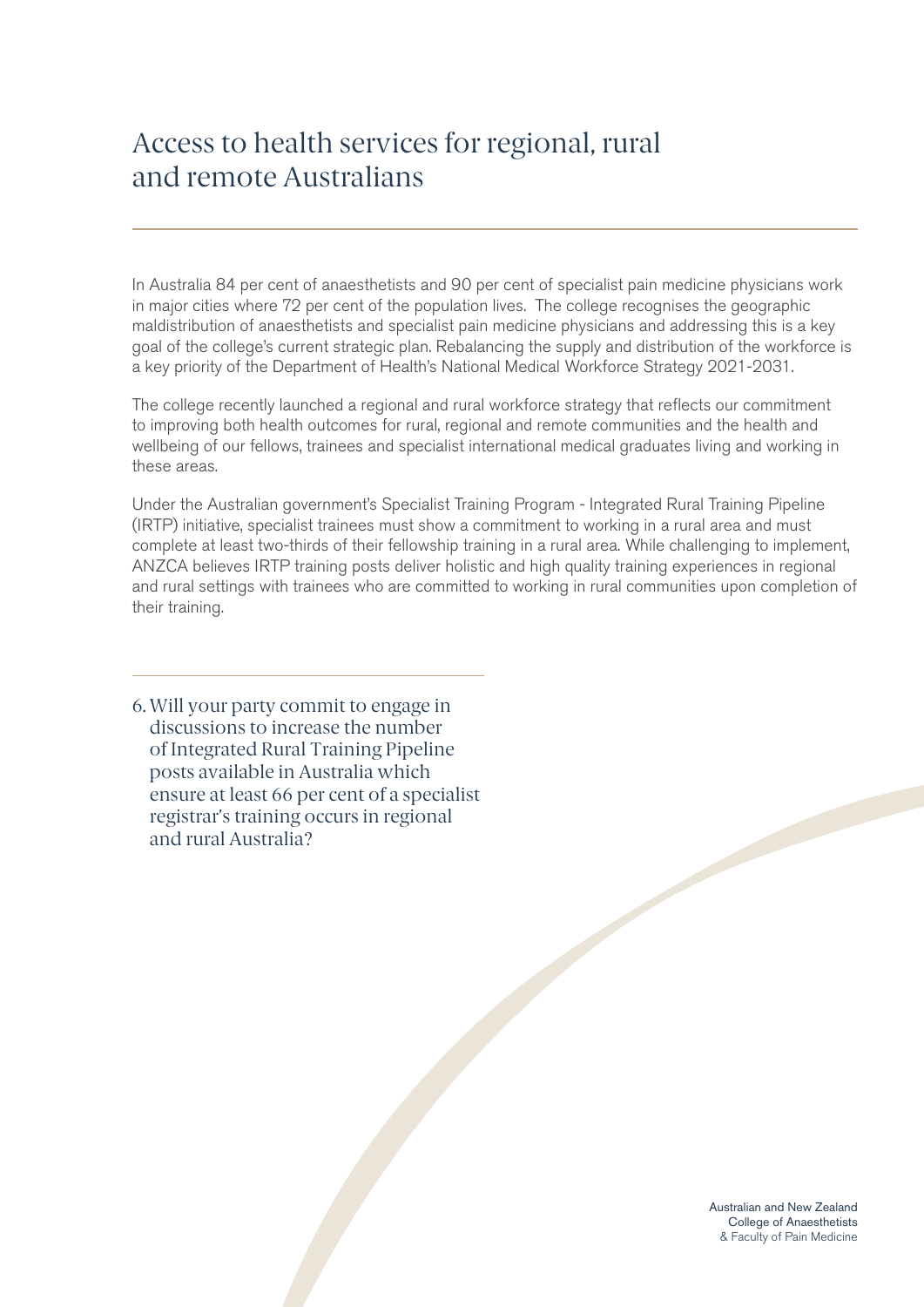#### Climate change

The health of the environment is a public health issue. The college recognises the predicted severity of adverse health effects related to climate change, particularly in vulnerable populations.<sup>8,9,10,11</sup> The ferocity and devastation of recent Australian bushfires and floods have been particularly harrowing.

As a specialist medical college charged with overseeing safety and quality in health care delivery, we believe the evolving situation now constitutes a public health emergency, being one that warrants urgent and decisive adaptive changes.

Anaesthetists and pain medicine physicians have a role to play in mitigating climate change and environmental degradation as daily work practices have the potential to influence environmental pollution and greenhouse gas emissions.

In developing climate change adaptation and resilience plans, we must learn from First Peoples who have built up thousands of years of accumulated knowledge on how to live sustainably in the unique Australian landscape.

#### 7. Will your party commit to:

- Creating and funding a National Climate Change and Health Strategy that will enable our healthcare system to build climate resilience?
- Investing in a national Climate Change and Health Resilience Research Fund to identify resilience strategies suited to our
- Establishing a Climate Friendly Health System Innovation Fund to provide grants to local health services for emissions reduction and sustainability initiatives?

Australian and New Zealand College of Anaesthetists & Faculty of Pain Medicine